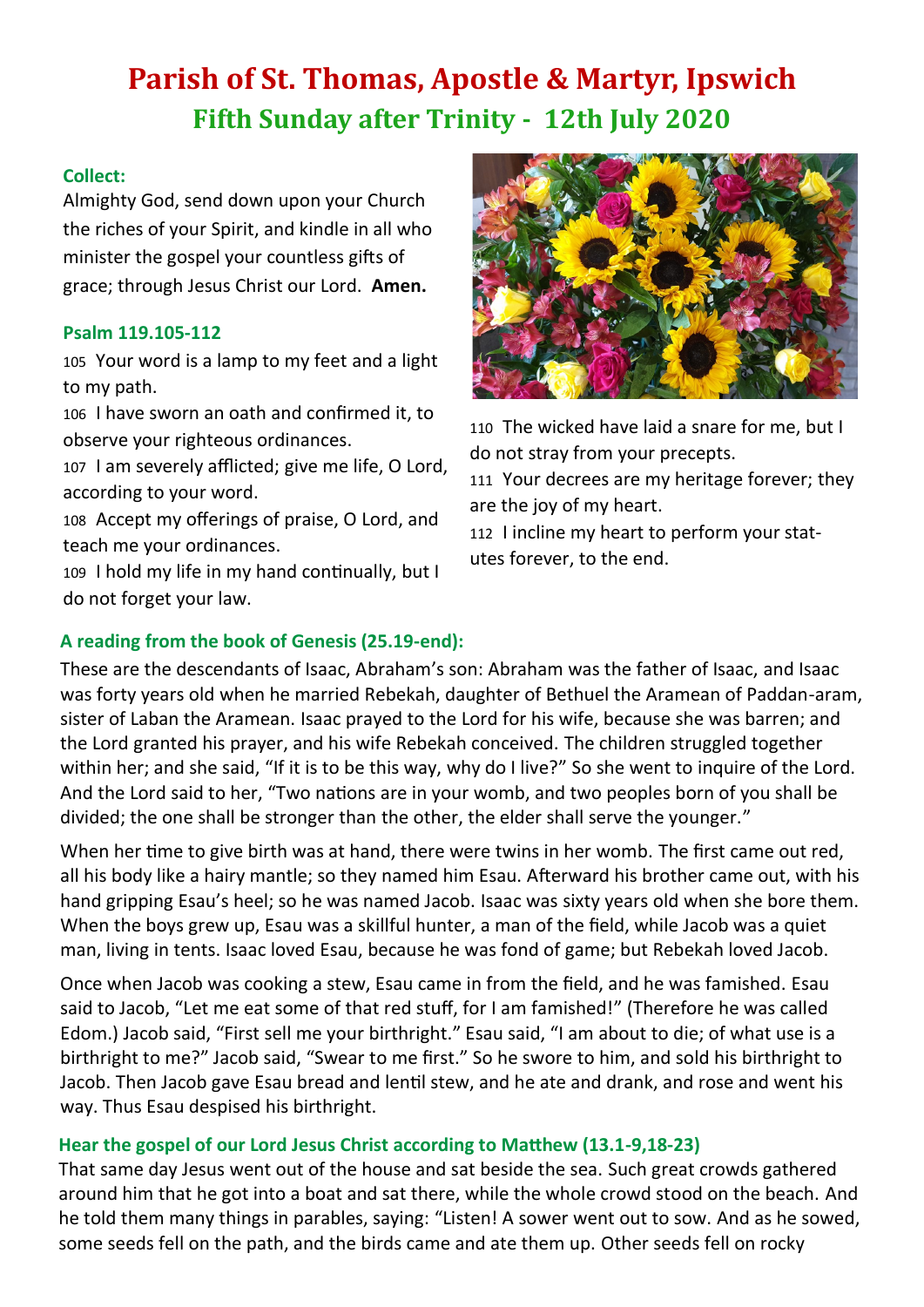ground, where they did not have much soil, and they sprang up quickly, since they had no depth of soil. But when the sun rose, they were scorched; and since they had no root, they withered away. Other seeds fell among thorns, and the thorns grew up and choked them. Other seeds fell on good soil and brought forth grain, some a hundredfold, some sixty, some thirty. Let anyone with ears listen!" "Hear then the parable of the sower. When anyone hears the word of the kingdom and does not understand it, the evil one comes and snatches away what is sown in the heart; this is what was sown on the path. As for what was sown on rocky ground, this is the one who hears the word and immediately receives it with joy; yet such a person has no root, but endures only for a while, and when trouble or persecution arises on account of the word, that person immediately falls away. As for what was sown among thorns, this is the one who hears the word, but the cares of the world and the lure of wealth choke the word, and it yields nothing. But as for what was sown on good soil, this is the one who hears the word and understands it, who indeed bears fruit and yields, in one case a hundredfold, in another sixty, and in another thirty." **This is the gospel of the Lord.** *Praise to you, o Christ.*

### **Reflection:**

Do you make bad decisions when you're hungry?! This lockdown has been quite a test for some of us, being constantly close to the fridge! Quite often the bad decisions we make when we're hungry result in us nibbling on something unhealthy. But it's rare they have consequences quite as dramatic as the one Esau faced. In a moment of weakness, when his stomach was rumbling and his thinking was clouded with hunger pains, Esau gave up his birthright for some bread and a bowl of lentil stew. It's worth us taking a minute to explore what that meant; what exactly was a birthright?

The birthright, which Esau sold so cheaply, is concerned with the leadership of the family and the continuation of the promise God gave to Isaac's Father, Abraham – that all the world would be blessed through Abraham's descendants. Esau sold Jacob the right to be the religious torch bearer, and in doing so wrote himself out of the lineage that would lead in a couple of generations to King David, and in many more generations, to Jesus.

The decision Esau made that day revealed what he valued – his own comfort in that immediate moment. What we value is important because it often becomes the basis for how we choose to live. Our whole lives can be shaped by what we hold as important.

It gives us cause, perhaps, to stop and ponder on what we value. What is important to me? Sometimes a way of discovering what we value is to look at where we use our resources. To what do we give our time, our love, our enthusiasm, and our money? Our Gospel reading today suggests to me a reason why this question matters: it matters because what we value can determine what type of soil we have.

The parable of the sower shows us that there are many reasons why people may not recognise, understand, and accept the word of God. Sometimes there is no root, it is not embedded deeply enough to last when difficulties come. Other times the lure of wealth and the priorities of the world choke it, stopping it from being given the care needed for it to grow properly.

What does good soil look like? It's the people who hear the word and whose actions bear fruit in the kingdom of God. Perhaps we can tend our soil when we value spending time with God, choosing to spend our 5 minute coffee break praying for others rather than perusing social media. Perhaps it comes when we value justice, choosing to put our head above the parapet and speak out on behalf of someone being treated unfairly. Perhaps it comes when we value loving our neighbour, choosing to spend money on a good cause rather than a takeaway coffee. What we value shapes who we are and how we live, enabling us to prepare the best soil possible so we can receive the fullness of all God wants to give us. *- Emma Haggar (ordinand on placement)*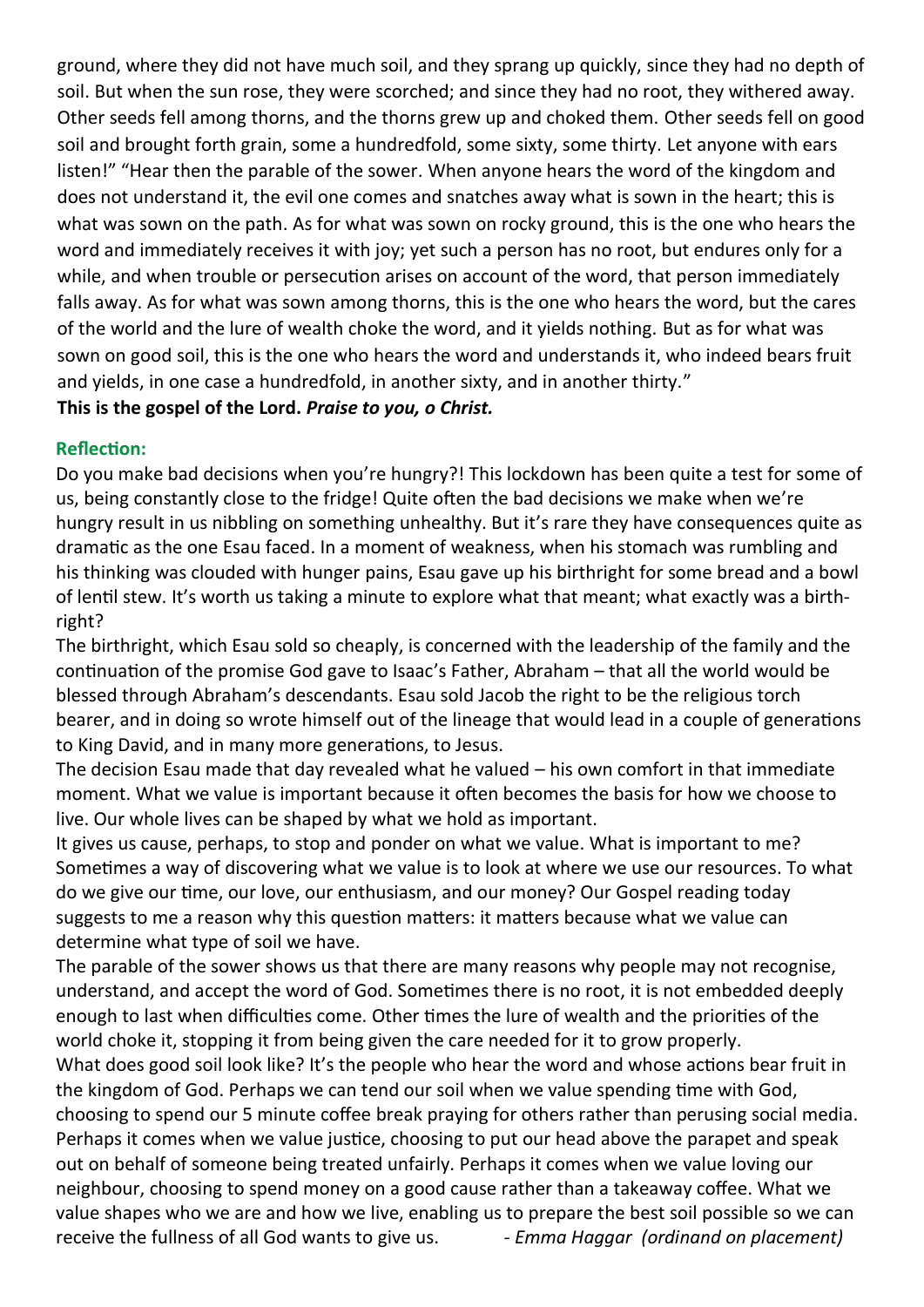*We are the body of Christ. In the one Spirit we were all baptized into one body. Let us then pursue all that makes for peace and builds up our common life.*  **Alleluia! The peace of the Lord be always with you.**

## **Here are the words of two hymns you may like to sing or pray this week:**

Beauty for brokenness Hope for despair Lord, in the suffering This is our prayer Bread for the children Justice, joy, peace Sunrise to sunset Your kingdom increase!

*God of the poor Friend of the weak Give us compassion we pray Melt our cold hearts Let tears fall like rain Come, change our love From a spark to a flame*

Shelter for fragile lives Cures for their ills Work for the craftsman Trade for their skills Land for the dispossessed Rights for the weak Voices to plead the cause Of those who can't speak

Lighten our darkness Breathe on this flame Until your justice Burns brightly again Until the nations Learn of your ways Seek your salvation And bring you their praise.

Now thank we all our God, With heart and hands and voices, Who wondrous things hath done, In whom his world rejoices; Who from our mother's arms Hath blessed us on our way With countless gifts of love, And still is ours to-day.

O may this bounteous God Through all our life be near us, With ever joyful hearts And blessed peace to cheer us; And keep us in his grace, And guide us when perplexed, And free us from all ills In this world and the next.

All praise and thanks to God The Father now be given, The son, and him who reigns, With them in highest heaven, The one eternal God, Whom earth and heaven adore; For thus it was, is now, And shall be evermore.

*Call this number* ↓ *for free*, for a greeting from Justin Welby, Archbishop of Canterbury! Then listen to hymns being sung, prayers, or reflections. Give it a go, it's a lovely way to worship from home!



A free phone line of hymns, reflections and prayers